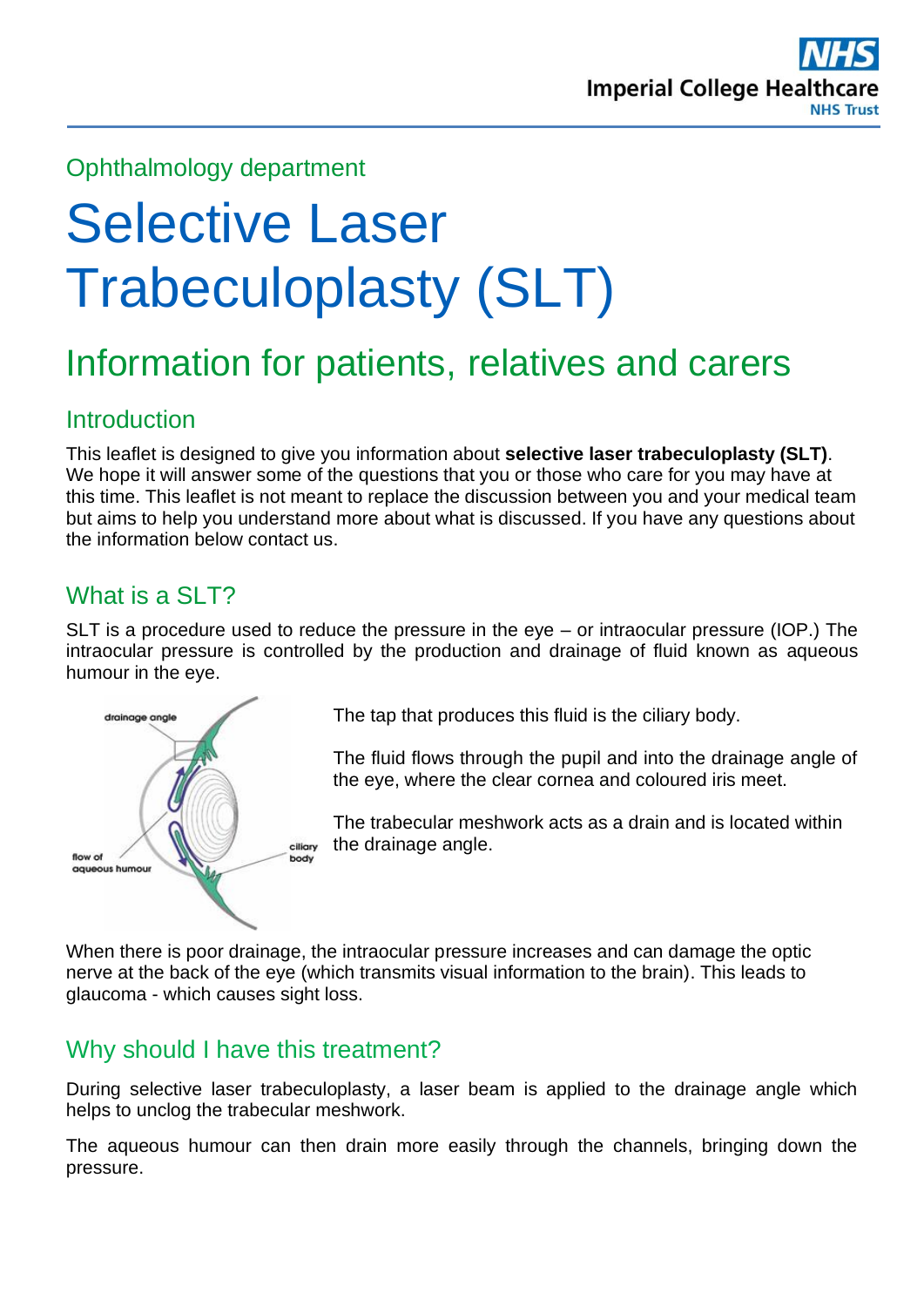## What can I expect from my treatment?

Selective laser trabeculoplasty, lowers intraocular pressure by about 30 per cent when used as initial therapy.<sub>1</sub> It is increasingly used as a first line treatment for glaucoma. If you are on drops already, the intraocular pressure reduction is less but it may be possible to reduce the number of eye drops taken to manage your glaucoma.

When successful, the effect lasts between one to five years. 1 However, the procedure may need to be repeated in the future for adequate pressure control.

Selective laser trabeculoplasty cannot restore sight that is lost, but the aim is to preserve vision. Other options to manage the condition to having the laser treatment are to use more eye drops or have surgery – ask your eye doctor for more information.

#### What to expect on the day

You can eat and drink as normal. Please continue to take your usual eye medication (unless instructed otherwise)

Your treatment will take at least half a day so please come prepared to spend that time with us. Your treatment will be carried out in one of our laser rooms next to the emergency department.

#### What will happen at your appointment?

You will have some drops put into the eye. A drop to control against pressure rises and a drop to numb the eye. You may be given a drop to make the pupil smaller. If this is the case, the last drop may give you a headache and slightly blur the vision. Please don't worry as we will give you paracetamol to ease any discomfort or pain.

You will sit at a machine similar to the slit lamp used to examine your eyes in clinic but this one has a laser attached. The doctor will place a contact lens on your eye, so he / she can clearly see the drainage angle and apply the laser. The treatment takes 10 minutes per eye.

An hour after the procedure the doctor will check the pressure in your eye. You can then go home, return to work the next day and carry on with your usual activities.

#### What should I be aware of?

Complications are mild and may include inflammation and sometimes an increase in eye pressure, which can feel sore.

It is natural for the eye to be a little red and sore and the vision to be altered for about six hours.

The drops you are given after the procedure will help control this. Please continue with your glaucoma eye drops unless instructed otherwise. If you experience:

- increasing redness
- worsening pain
- loss of vision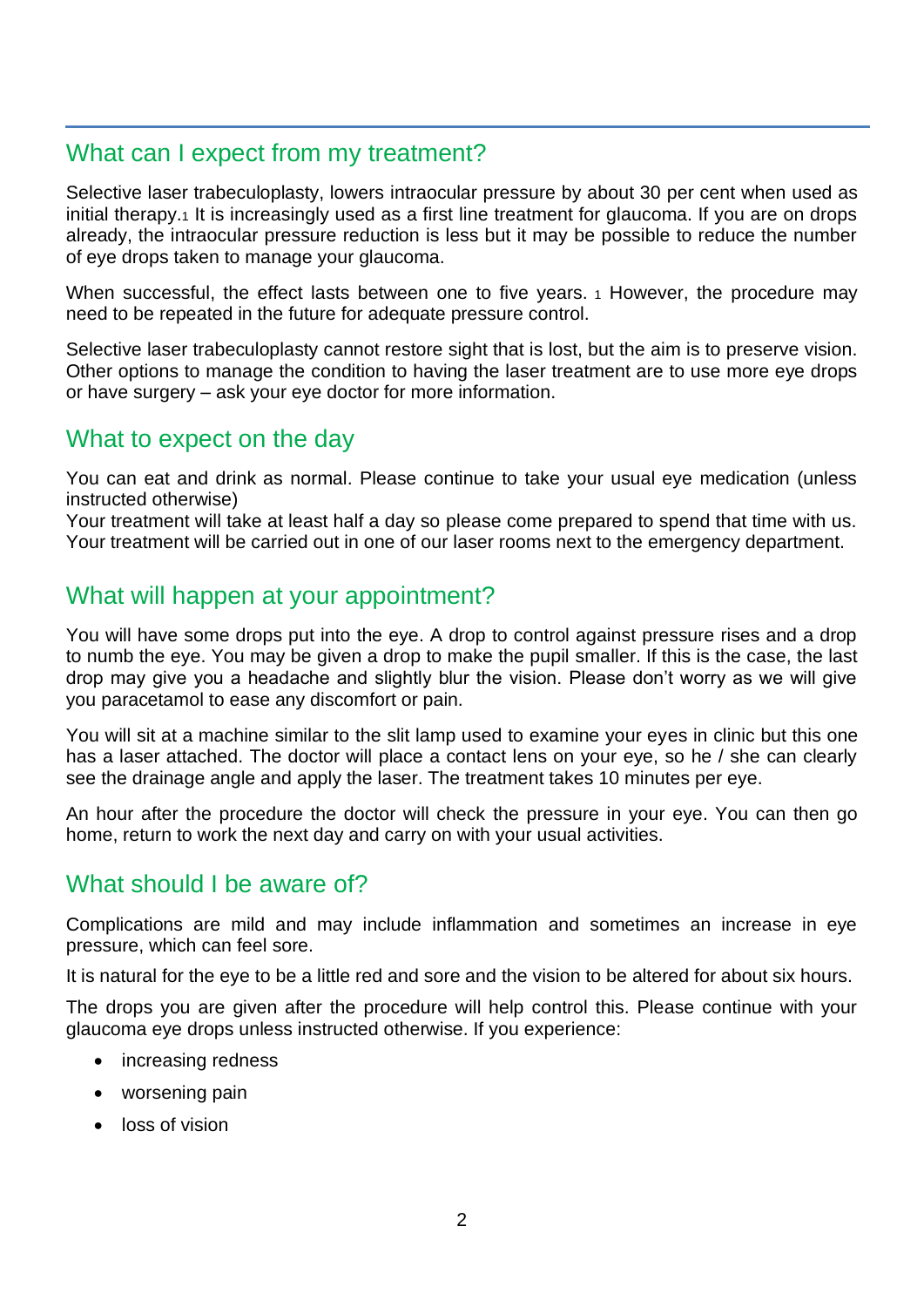Please do not hesitate to contact our emergency department **on 020 3312 3245** or attend the Western **Eye Hospital, emergency department.** 

At your four week post treatment review we will have an idea of whether the procedure was successful – if not (approximately 20 per cent of patients may not respond to treatment) we can offer you eye drops or you can have another treatment. Further treatments, if needed, may include more laser, drops or surgery.

## Medication card

| <b>1. DRUG:</b> |      |       |          |
|-----------------|------|-------|----------|
|                 |      |       |          |
| Dose            | Freq | Route | Duration |
| 2. DRUG:        |      |       |          |
|                 |      |       |          |
| Dose            | Freq | Route | Duration |
| <b>3. DRUG:</b> |      |       |          |
|                 |      |       |          |
| Dose            | Freq | Route | Duration |
| 4. DRUG:        |      |       |          |
|                 |      |       |          |
| Dose            | Freq | Route | Duration |
| <b>5. DRUG:</b> |      |       |          |
|                 |      |       |          |
| Dose            | Freq | Route | Duration |
| 6. DRUG:        |      |       |          |
|                 |      |       |          |
| Dose            | Freq | Route | Duration |

If you are using glaucoma drops in the other eye, please continue as prescribed.

References: 1 B Francis 2005, AJO, Volume 140, Issue 3, Pages 524–525

#### Who can I contact for more information?

- emergency department at Western Eye Hospital: 020 3312 3245
- outpatients at Western Eye Hospital: 020 3312 3236
- outpatients at Charing Cross Hospital: 020 3311 1109/ 1233/ 0137